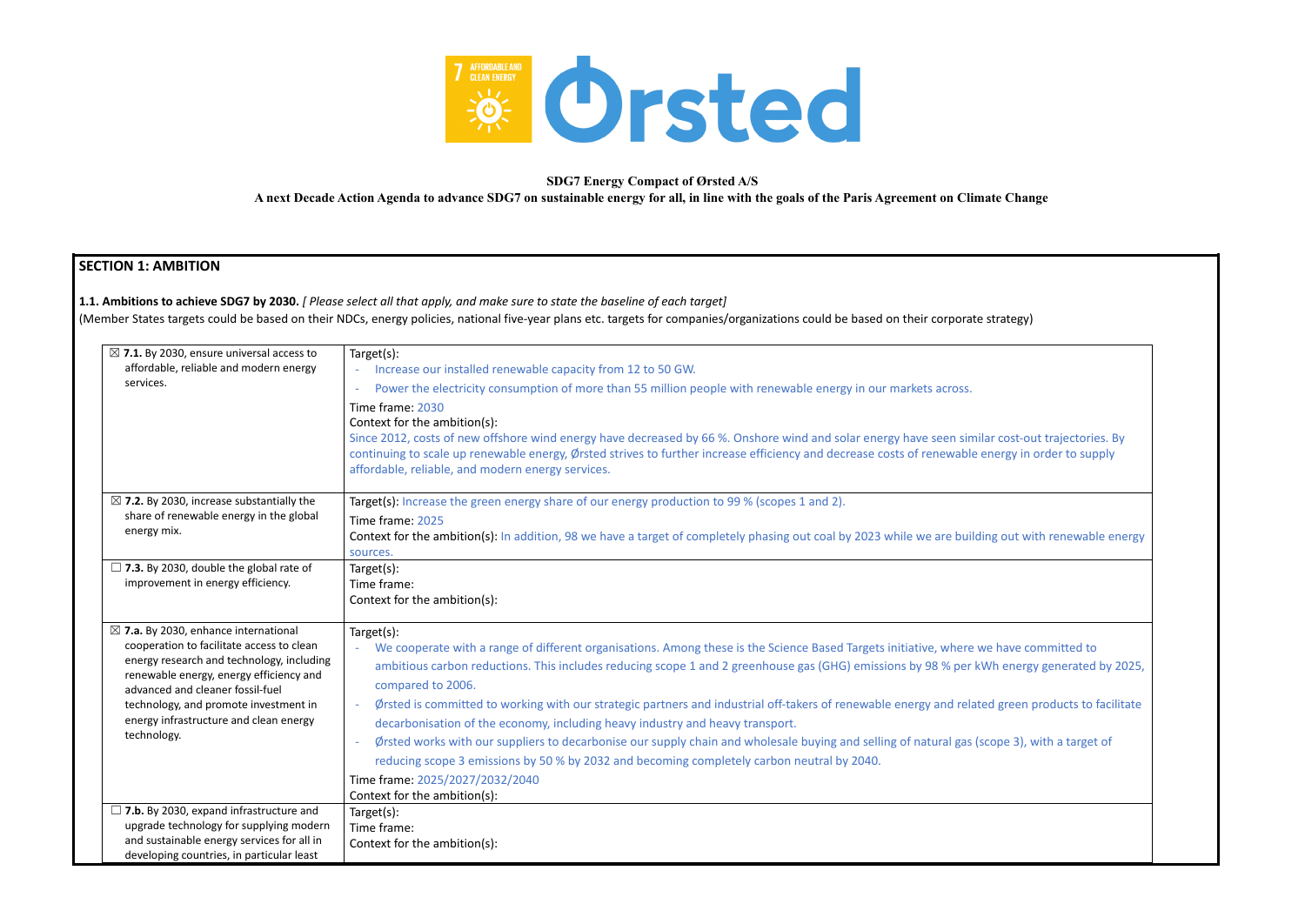developed countries, small island developing States, and land-locked developing countries, in accordance with their respective programs of support.

#### 1.2. Other ambitions in support of SDG7 by 2030 and net-zero emissions by 2050. [Please describe below e.g., coal phase out or reforming fossil fuel subsidies etc.]

Target(s): Ørsted has a target of reaching net-zero emissions in our entire carbon footprint (scopes 1-3).

Time frame: 2040

**Context for the ambition(s):** We contribute to SDG 7 by increasing the share of renewable energy in the global energy mix, and we aspire to have a transformative impact on SDG 7

# **SECTION 2: ACTIONS TO ACHIEVE THE AMBITION**

2.1. Please add at least one key action for each of the elaborated ambition(s) from section 1. *[Please add rows as needed].*

| Description of action (please specify for which ambition from Section 1)                                                                                                                                                                                                                                                                                                                                                                                          | Start and end date |
|-------------------------------------------------------------------------------------------------------------------------------------------------------------------------------------------------------------------------------------------------------------------------------------------------------------------------------------------------------------------------------------------------------------------------------------------------------------------|--------------------|
| To reach 50 GW of installed renewable capacity, powering 55 million people by 2030:                                                                                                                                                                                                                                                                                                                                                                               | 2020-2030          |
| -> Ørsted plans to invest approx. DKK 350 billion in green energy from 2020 to 2027.                                                                                                                                                                                                                                                                                                                                                                              |                    |
| Description of action (please specify for which ambition from Section 1)                                                                                                                                                                                                                                                                                                                                                                                          | Start and end date |
| To reach the target of having a green energy share of 99%, and to reduce our carbon footprint (scopes 1 and 2) by 98% per kWh energy generated by                                                                                                                                                                                                                                                                                                                 | 2018-2023          |
| 2025:                                                                                                                                                                                                                                                                                                                                                                                                                                                             |                    |
| -> we will completely phase out coal from our energy production by 2023                                                                                                                                                                                                                                                                                                                                                                                           |                    |
| -> we have joined the EV100 initiative and are converting our company vehicle fleet to electric vehicles.                                                                                                                                                                                                                                                                                                                                                         |                    |
| Description of action (please specify for which ambition from Section 1)                                                                                                                                                                                                                                                                                                                                                                                          | Start and end date |
| To facilitate deep decarbonisation of heavy transport, including aviation and marine shipping:                                                                                                                                                                                                                                                                                                                                                                    | 2020-2030          |
| -> we will work with strategic partners from the entire value chain to develop and mature renewable hydrogen and e-fuel solutions, based on energy from                                                                                                                                                                                                                                                                                                           |                    |
| offshore wind                                                                                                                                                                                                                                                                                                                                                                                                                                                     |                    |
| -> we will work to develop an industrial-scale production facility in our Green Fuels for Denmark project to produce sustainable fuels for road, maritime,<br>and air transport in the Copenhagen area. The partnership brings together the demand and supply side of sustainable fuels, with a vision to realise what<br>could become one of the world's largest electrolyser and sustainable fuel production facilities of approx. 1.3 GW electrolysis by 2030. |                    |
| Description of action (please specify for which ambition from Section 1)                                                                                                                                                                                                                                                                                                                                                                                          | Start and end date |

| n SDG 7 (and SDG 13).           |  |
|---------------------------------|--|
|                                 |  |
|                                 |  |
| Start and end date<br>2020-2030 |  |
| Start and end date<br>2018-2023 |  |
| Start and end date<br>2020-2030 |  |
| Start and end date              |  |
|                                 |  |
|                                 |  |

# **SECTION 3: OUTCOMES**

3.1*.* Please add at least one measurable and time-based outcome for **each** of the actions from section 2. *[Please add rows as needed].*

| Outcome                                                            | Date |
|--------------------------------------------------------------------|------|
|                                                                    |      |
| Total of 50 GW installed renewable capacity, up from 12 GW in 2021 | 2030 |
| 100 % electric vehicles in own fleet                               | 2025 |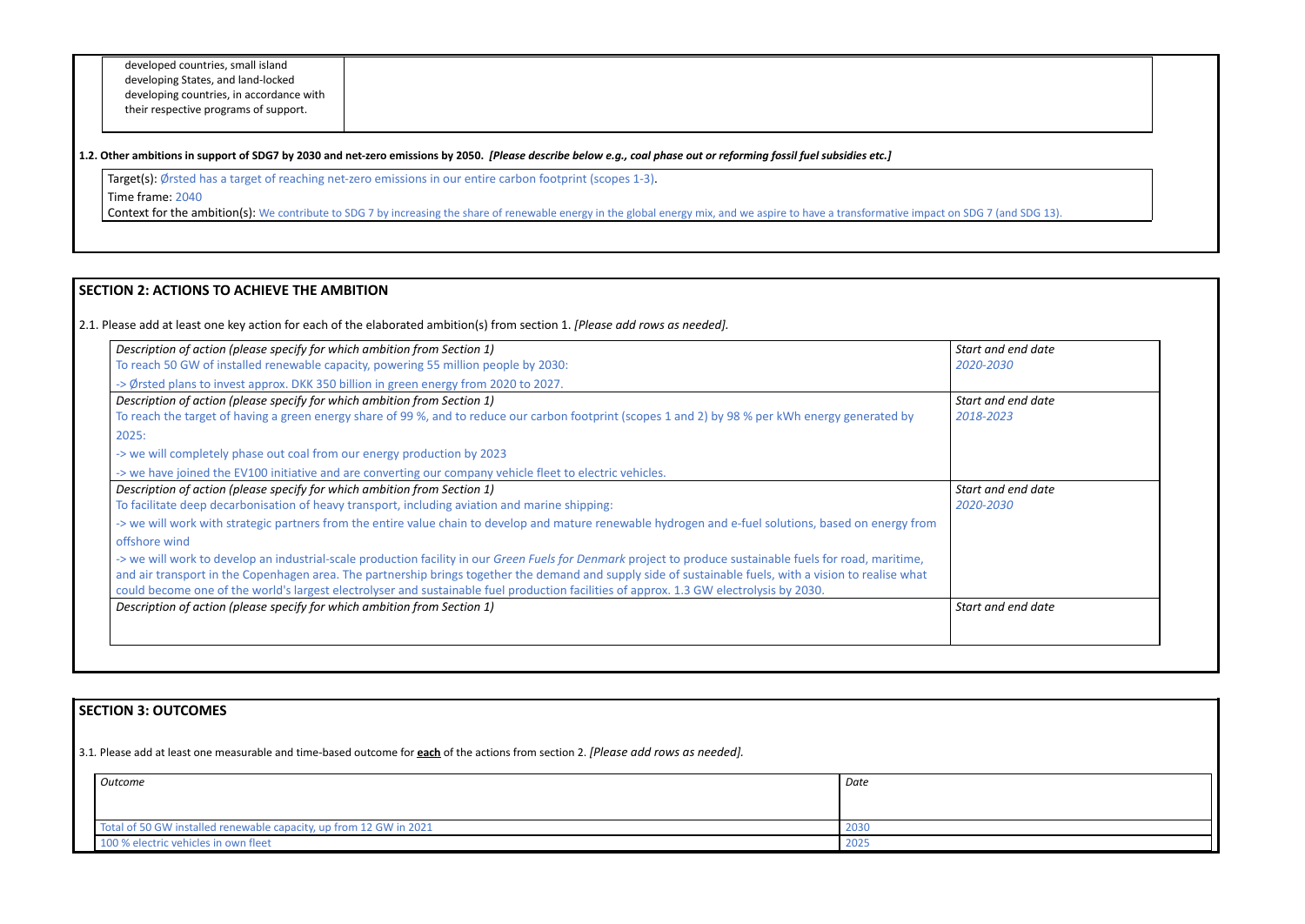| Complete phase-out of coal from energy production                                       | 2023 |
|-----------------------------------------------------------------------------------------|------|
| Scope 1 and 2 emissions per kWh energy generated are reduced by 98 % from 2006 baseline | 2025 |
| Carbon footprint halved (scope 3) from 2018 baseline                                    | 2032 |
| Carbon neutral footprint (scope 3)                                                      | 2040 |
| Total of 50 GW installed renewable capacity, up from 12 GW in 2021                      | 2030 |

### **SECTION 4: REQUIRED RESOURCES AND SUPPORT**

4.1. Please specify required finance and investments for **each** of the actions in section 2.

Ørsted plans to invest approx. DKK 350 billion in green energy from 2020 to 2027.

4.2. [For countries only] In case support is required for the actions in section 2, please select from below and describe the required support and specify for which action.

*[Examples of support for Member States could include: Access to low-cost affordable debt through strategic de-risking instruments, capacity building in data collection; development of integrated energy plans and energy transition pathways; technical assistance, etc.]*

The Ørsted vision is a world that runs entirely on green energy. Ørsted develops, constructs, and operates offshore and onshore wind farms, solar farms, energy storage facilities, and bioenergy plants, and provides energy products to its customers. As a world-leading renewable energy company, our main contributions are to SDGs 7 and 13, where we aspire to have a transformative impact.

| $\Box$ Financing                          | Description |
|-------------------------------------------|-------------|
| $\Box$ In-Kind contribution               | Description |
| $\Box$ Technical Support                  | Description |
| $\Box$ Other/Please specify   Description |             |
|                                           |             |

## **SECTION 5: IMPACT**

5.1. Countries planned for implementation including number of people potentially impacted.

By 2030, we plan to have installed a total of 50 GW renewable energy capacity, mainly in offshore and onshore wind and solar energy, delivering renewable energy to more than 55 million people. In this way, we contribute to the core of SDG 7, namely by transforming the energy system to be more sustainable, while also expanding access to affordable, reliable, sustainable, and modern energy to more people around the globe. At the same time, we are committed to both phasing out coal from our own energy generation by 2023 and making our own activities







UK, US, NL, DE, IE, TW, DK, with more markets to come. It is our target to deliver renewable energy equal to the power consumption of 55 million people in the markets we operate in by 2030.

5.2. Alignment with the 2030 Agenda for Sustainable Development – Please describe how **each** of the actions from section 2 impact advancing the SDGs by 2030. *[up to 500 words, please upload supporting strategy documents as needed]*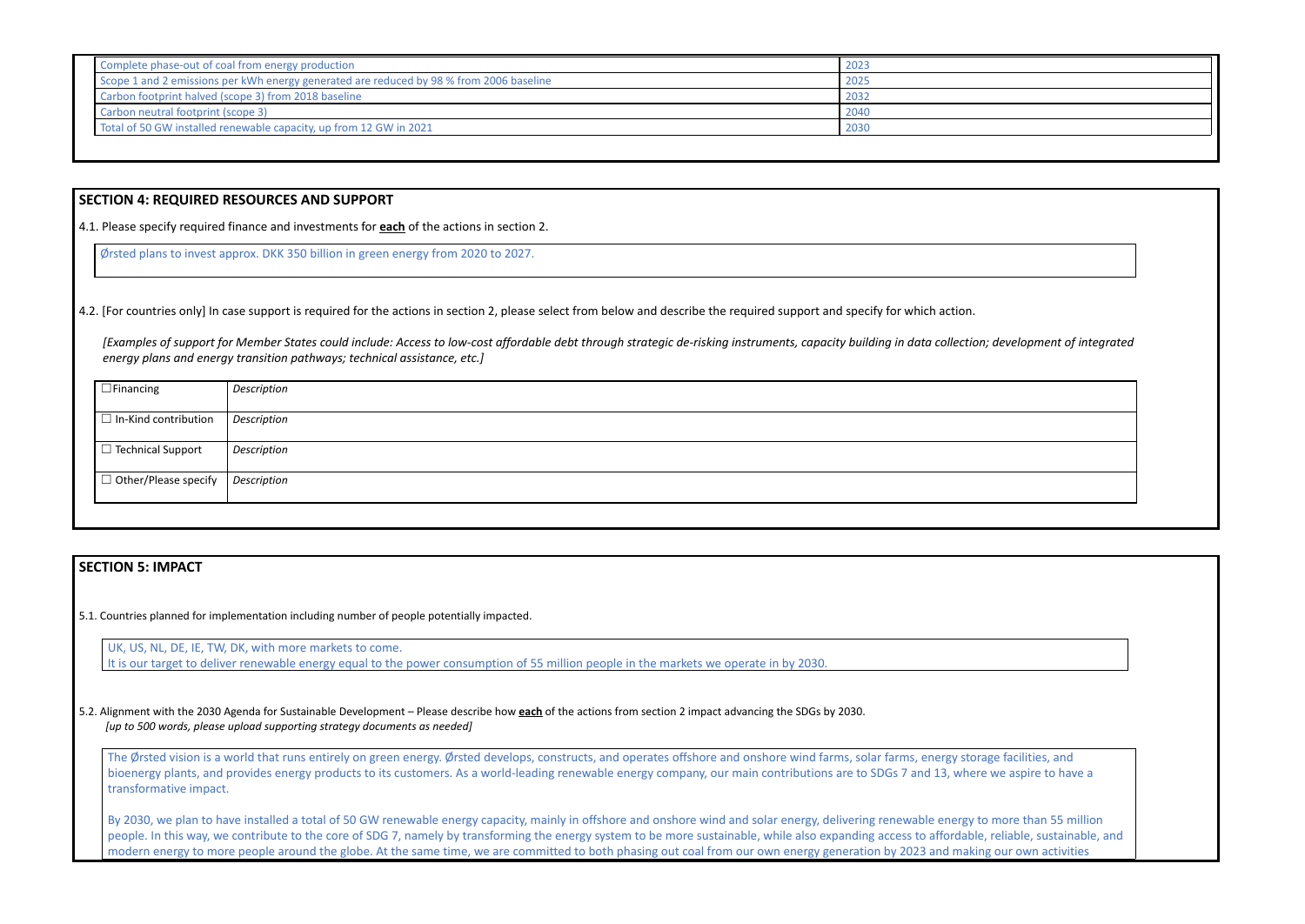(scopes 1 and 2) carbon neutral by 2025. We are also committed to making our carbon footprint (scope 3) climate neutral by 2040, ten years ahead of the global target for net-zero emissions as required by climate science to limit global warming to 1.5°C. In this way – through decarbonisation of our own energy production as well as our energy trading and supply chain – we contribute to SDG 13 by taking ambitious climate action.

#### 5.3. Alignment with Paris Agreement and net-zero by 2050 - Please describe how each of the actions from section 2 align with the Paris Agreement and national NDCs (if applicable) and support the net-zero emissions by 2050. *[up to 500 words, please upload supporting strategy documents as needed]*

While contributing to a greener world, we advance the positive ripple effects of the green energy transition and manage any negative effects on local communities and the environment. We have programmes in place to address the sustainability impacts of the green energy transformation, including biodiversity, local communities, biomass sustainability, and reuse and recycling of materials, thus addressing SDGs 8, 11, 12, 14, and 15. We conduct our business with responsibility, accountability, and respect for our employees, business partners, and suppliers, further addressing the challenges posed by SDGs 3, 5, 8, and 16.

Almost 75 % of global emissions come from the use of energy, mainly due to the burning of fossil fuels for power, heat, cooling, transportation, and industrial processes. This makes addressing our fossil fuel use the single most important task to combat climate change. We contribute to reducing the emissions of greenhouse gases by expanding renewable generation, by phasing out our use of fossil fuels, especially coal, and by decarbonising our supply chain and our trading activities. Ørsted has reduced its emissions from energy generation and operations by 87 % since 2006, and we are on track to becoming carbon neutral in 2025. That is more than two decades ahead of what is required by science to limit global warming to 1.5°C. Recently, our carbon reduction targets were approved as being 1.5°C-aligned by the Science Based Targets initiative.

## **SECTION 6: MONITORING AND REPORTING**

6.1. Please describe how you intend to track the progress of the proposed outcomes in section 3. Please also describe if you intend to use other existing reporting frameworks to track progress on the proposed outcomes.

Each outcome is quantified and reported on a yearly basis in our sustainability report and yearly report. The electric vehicle target is reported through EV100.

# **SECTION 7: GUIDING PRINCIPLES CHECKLIST**

Please use the checklist below to validate that the proposed Energy Compact is aligned with the guiding principles.

I. Stepping up ambition and accelerating action - Increase contribution of and accelerate the implementation of the SDG7 targets in support of the 2030 Agenda for Sustainable Development for Paris Agreement

- 1. 1. Does the Energy Compact strengthen and/or add a target, commitment, policy, action related to SDG7 and its linkages to the other SDGs that results in a higher cumulative impact compared to existing frameworks? ☒Yes ☐No
- *I.2. Does the Energy Compact increase the geographical and/or sectoral coverage of SDG7 related efforts?* ☒Yes ☐No
- I.3. Does the Energy Compact consider inclusion of key priority issues towards achieving SDG7 by 2030 and the net-zero emission goal of the Paris Agreement by 2050 as defied by latest global analysis and data including t *outcome of the Technical Working Groups?* ☒Yes ☐No
- II. Alignment with the 2030 agenda on Sustainable Development Goals Ensure coherence and alignment with SDG implementation plans and strategies by 2030 as well as national development plans and priorities.
	- II.1. Has the Energy Compact considered enabling actions of SDG7 to reach the other sustainable development goals by 2030?  $\boxtimes$  Yes  $\Box$  No
	- II.2. Does the Energy Compact align with national, sectoral, and/or sub-national sustainable development strategies/plans, including SDG implementation plans/roadmaps?  $\boxtimes$ Yes  $\Box$ No

*II.3. Has the Energy Compact considered a timeframe in line with the Decade of Action?* ☒Yes ☐No

III. Alignment with Paris Agreement and net-zero by 2050 - Ensure coherence and alignment with the Nationally Determined Contributions, long term net zero emission strategies.

III.1. Has the Enerav Compact considered a timeframe in line with the net-zero aoal of the Paris Aareement by 2050?  $\boxtimes$  Yes  $\Box$  No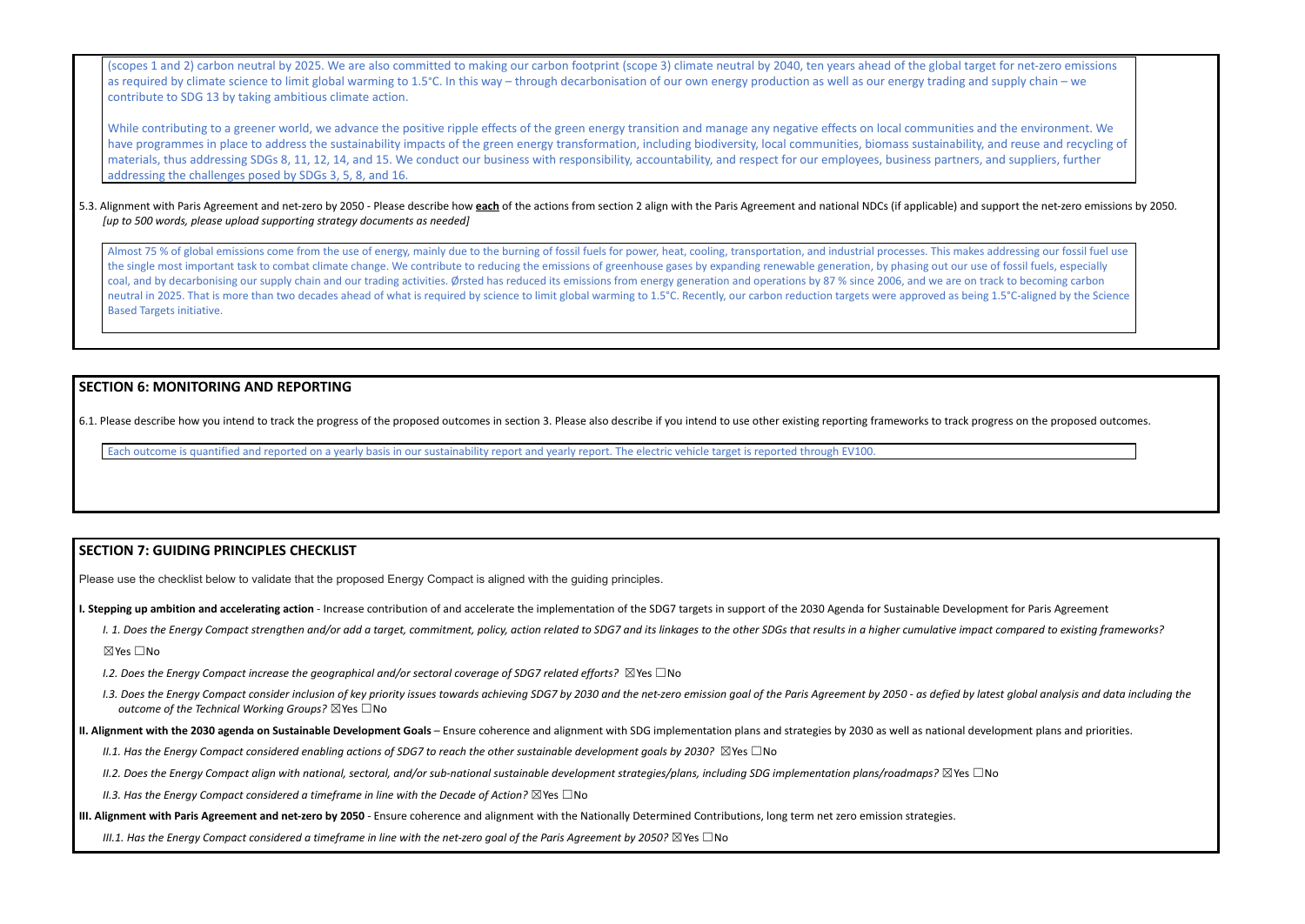*III.2. Has the Energy Compact considered energy-related targets and information in the updated/enhanced NDCs?* ☒Yes ☐No

III.3. Has the Energy Compact considered alignment with reaching the net-zero emissions goal set by many countries by 2050?  $\boxtimes$  Yes  $\Box$  No

IV. Leaving no one behind, strengthening inclusion, interlinkages, and synergies - Enabling the achievement of SDGs and just transition by reflecting interlinkages with other SDGs.

*IV.1. Does the Energy Compact include socio-economic impacts of measures being considered?* ☒Yes ☐No

*IV.2. Does the Energy Compact identify steps towards an inclusive, just energy transition?* ☒Yes ☐No

IV.3. Does the Energy Compact consider measures that address the needs of the most vulnerable groups (e.g. those impacted the most by energy transitions, lack of energy access)?  $\boxtimes$  Yes  $\Box$  No

V. Feasibility and Robustness - Commitments and measures are technically sound, feasible, and verifiable based a set of objectives with specific performance indicators, baselines, targets and data sources as needed.

V.1. Is the information included in the Energy Compact based on updated quality data and sectoral assessments, with clear and transparent methodologies related to the proposed measures?  $\boxtimes$  Yes  $\Box$  No

V.2. Has the Energy Compact considered inclusion of a set of SMART (specific, measurable, achievable, resource-based and time based) objectives?  $\boxtimes$  Yes  $\Box$  No

V.3. Has the Energy Compact considered issues related to means of implementation to ensure feasibility of measures proposed (e.g. cost and financing strategy, technical assistant needs and partnerships, policy and regulato *gaps, data and technology)?* ⊠Yes □No

### **SECTION 8: ENERGY COMPACT GENERAL INFORMATION**

8.1. Title/name of the Energy Compact

*Towards a world running entirely on green energy*

8.2. Lead entity name (for joint Energy Compacts please list all parties and include, in parenthesis, its entity type, using entity type from below)

| Ørsted                                                                                                                              |                                         |                                       |
|-------------------------------------------------------------------------------------------------------------------------------------|-----------------------------------------|---------------------------------------|
| 8.3. Lead entity type                                                                                                               |                                         |                                       |
| $\Box$ Government                                                                                                                   | $\Box$ Local/Regional Government        | $\Box$ Multilateral body /Intergover  |
| $\Box$ Non-Governmental Organization (NGO)                                                                                          | $\Box$ Civil Society organization/Youth | $\Box$ Academic Institution / Scienti |
|                                                                                                                                     |                                         |                                       |
| ⊠ Private Sector                                                                                                                    | $\Box$ Philanthropic Organization       | $\Box$ Other relevant actor           |
| 8.4. Contact Information<br>Magnus Hornø Gottlieb<br>Senior Public Affairs & Sustainability Advisor<br><b>Global Public Affairs</b> |                                         |                                       |

☐Africa ☒Asia and Pacific ☒Europe ☐Latin America and Caribbean ☒North America ☐West Asia ☐Global

8.6. Please select the Energy Compact thematic focus area(s)

rnmental Organization

ific Community